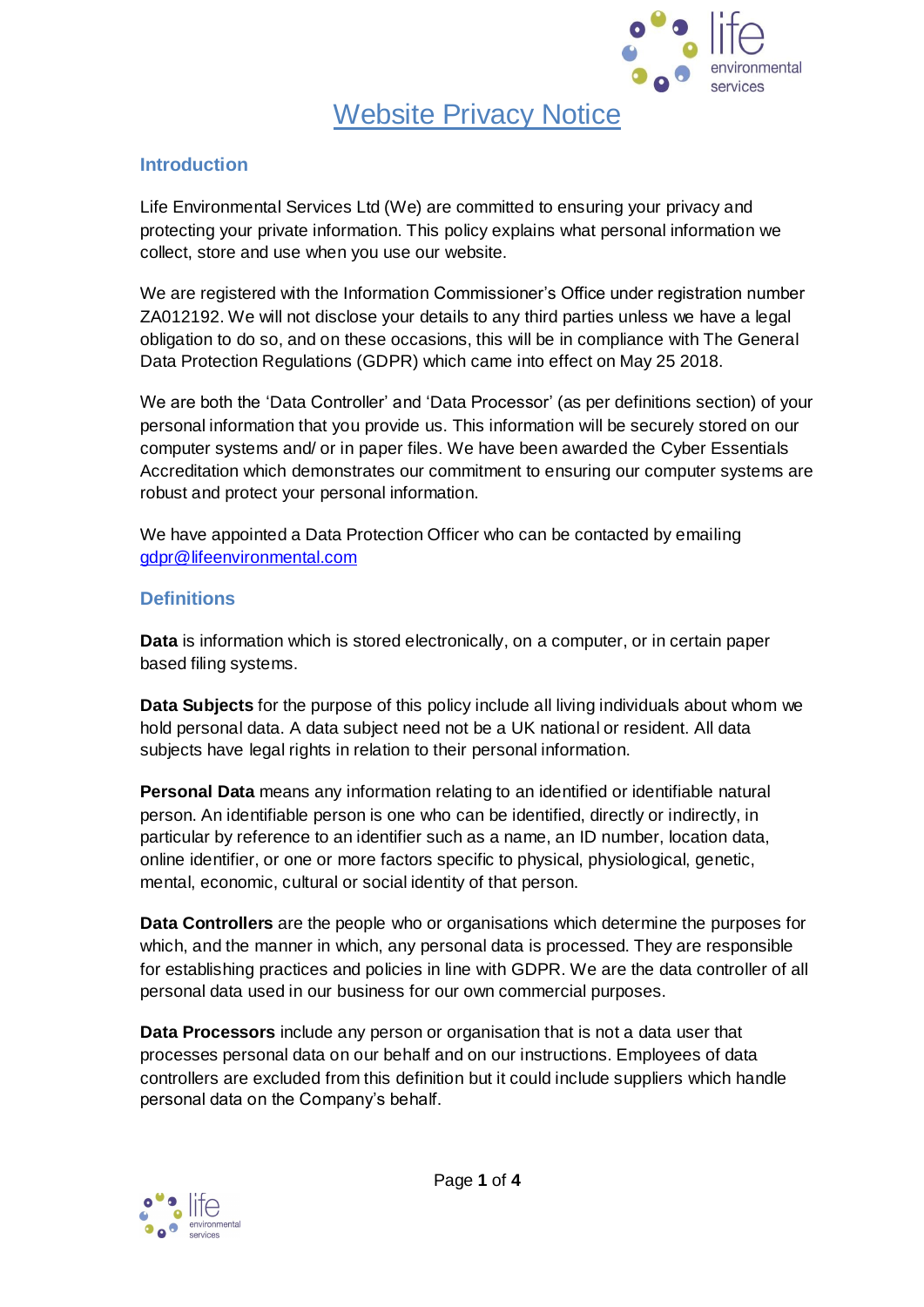**Processing** is any activity that involves use of the data. It includes obtaining, recording or holding the data, or carrying out any operation or set of operations on the data including organising, amending, retrieving, using, disclosing, erasing or destroying it. Processing also includes transferring personal data to third parties.

**Personal Data Breach** is a breach of security which leads to the accidental or unlawful destruction, loss, alteration, unauthorised disclosure of, or access to Personal Data transmitted, stored or otherwise Processed.

**Consent** is any freely given, specific, informed and unambiguous indication of the Data Subject's wishes, by a clear confirmative action or statement signifies agreement to the Processing of their Personal Data.

**Sensitive** personal data includes information about a person's racial or ethnic origin, political opinions, religious or similar beliefs, trade union membership, physical or mental health or condition or sexual life, or about the commission of, or proceedings for, any offence committed or alleged to have been committed by that person, the disposal of such proceedings or the sentence of any court in such proceedings. Sensitive personal data can only be processed under strict conditions, including a condition requiring the express permission of the person concerned.

**Legitimate Interest** means the interest of business' conducting and managing products and services to provide the best experience to clients and potential clients. In terms of data, the processing must still be necessary and it must balance the individual's interest rights and freedoms against the business' legitimate interests.

## **What Personal Data do we collect, store and use**

We collect, store and use the personal information that you provide to us in filling in any Enquiry form on our website or when you contact us via email, mail or telephone. This is done so that we may discuss any legitimate business interests with you. We do not ask for or collect any Sensitive personal data.

When you visit our website we may automatically collect your IP address and associated computer technical information (eg your URL (uniform resource locator), browser details, date/time and length of visits, products you viewed, etc). This type of data processed is statistical in nature and therefore does not identify any individual.

Our website, like most others, uses cookies to distinguish you from other users. This helps us provide a more user friendly experience the next time you browse our website. For more information please press 'Cookies' section at the bottom of our website.

We collect, store and use the above data to:-

 $\checkmark$  To contact you and provide you with information that you request from us about our services or, when you have given us consent, information which we feel may interest you about our business or services.

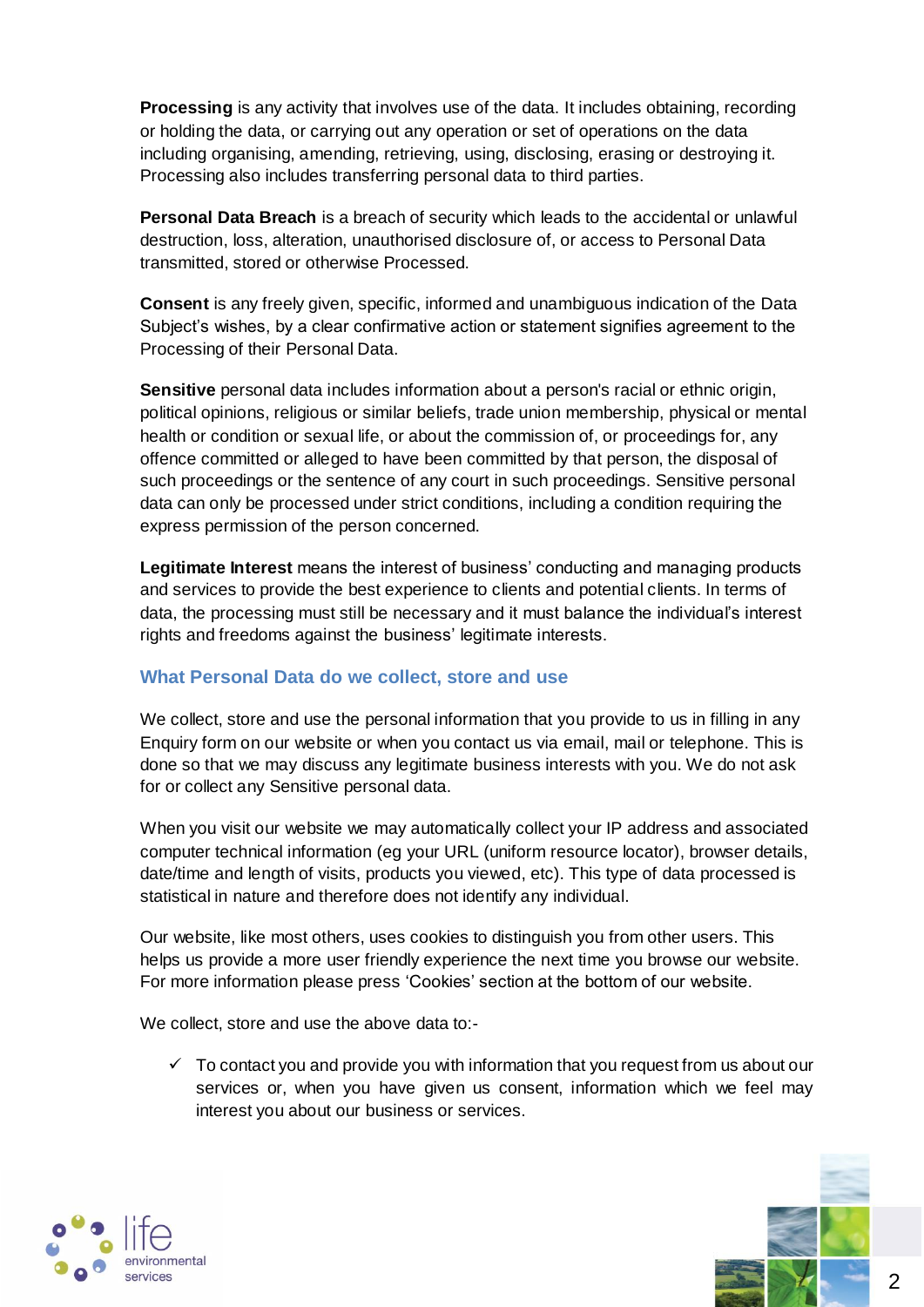- $\checkmark$  In the performance of our Legitimate Interests but your personal impact and rights are considered and balanced against this before we process your data. If we feel that the impact to you would be significant, then we will always seek your consent to processing such data.
- $\checkmark$  Notify you of any changes to our services ie marketing communications etc.
- $\checkmark$  Administer our website including content presented in the best way, data analysis and statistics (which may be through a third party) and research.
- $\checkmark$  Aggregate data for statistics or demographic purposes this is derived from your personal data but you cannot be identified from it.

Your personal information will be used solely by Life Environmental Services Ltd., save for any of the following circumstances:-

- In the event that we are acquired by a third party
- In the event that we buy or sell a company or part thereof
- To our approved analytics organisations that assist us in improvement of our website
- **If we are under statutory obligation to disclose the data**
- To our approved third parties where we believe there is a legitimate interest to you.

We do not sell your data to any third party.

### **How we protect your Personal Data**

We are committed to ensuring that all your Personal Data is secure and we only store it for as long as is necessary pursuant to the services that we provide. As previously mentioned, we have been awarded the Cyber Essentials Accreditation for our computer systems and processes. We have robust technology and procedures in place in order to minimise risks of any loss, misuse, amendment or deletion.

The data that we collect may be transferred to and stored at a destination outside the EEA (European Economic Area). By submitting your personal data, you agree to this transfer, storing and processing. We will take all reasonable steps to ensure that your data is treated securely and in accordance with this policy.

Unfortunately, the transmission of information via the internet is not totally secure. Although we will do our utmost to protect your data, we are unable to guarantee the security of it when transmitted to our website, so you do so at your own risk. Once we have received your data, our IT protocols will try to prevent unauthorised access within our firewalls.

## **How long we keep your data for**

We will only retain your personal data for as long as necessary to fulfil the purposes that we collected it for, which may include satisfying statutory, accounting or contractual obligations.